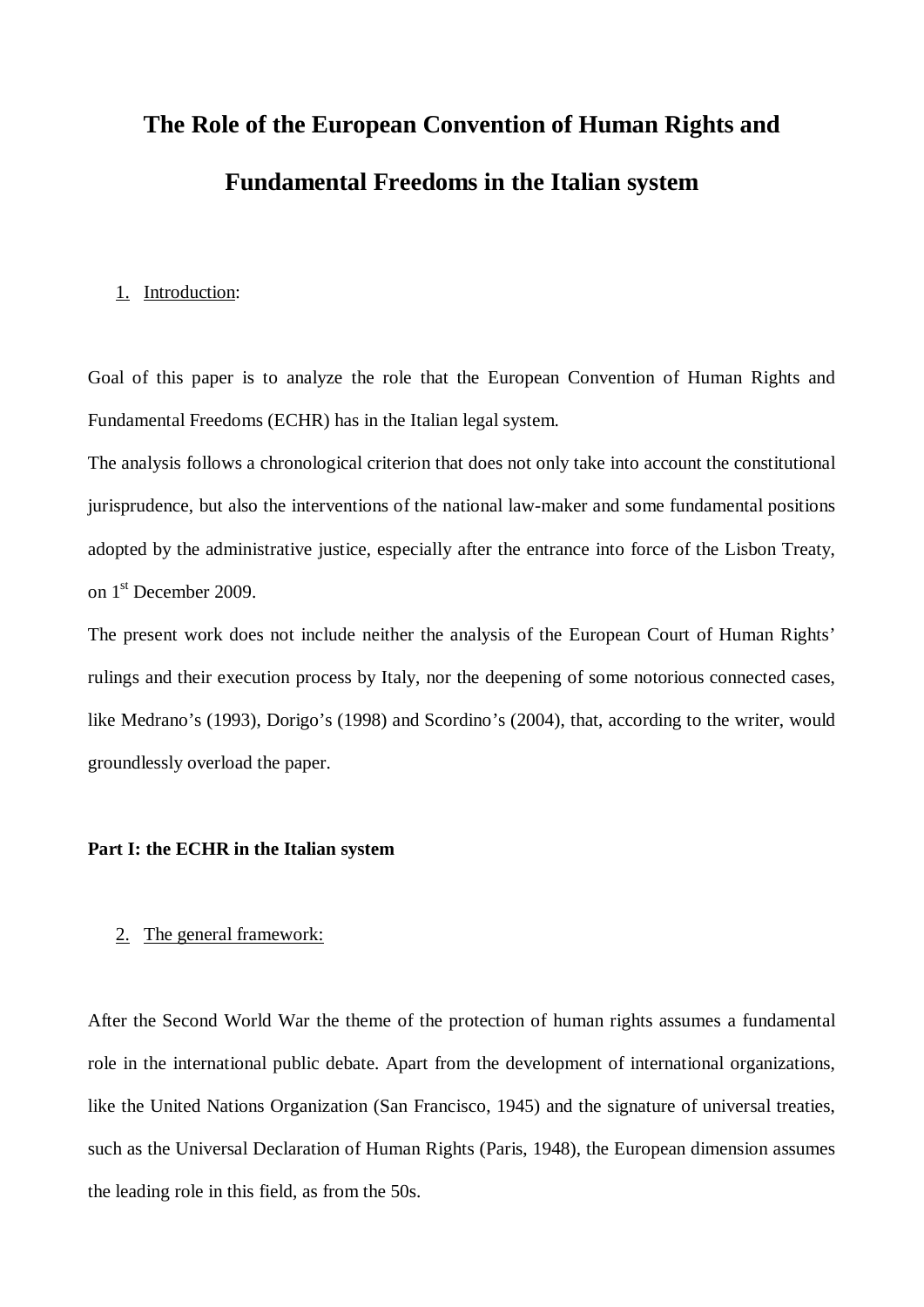On 5<sup>th</sup> May 1949 ten European States, including Italy, gave birth to the Council of Europe, a regional organization with the aim of establishing a common judicial space of liberty and democracy among the member States that nowadays includes 47 members, even beyond the European geographical borders.

On 4<sup>th</sup> November 1950 the European Convention of Human Rights and Fundamental Freedoms (ECHR) is adopted, establishing a series of rights that refer both to the national constitutional traditions of the member States and to the supranational instruments already working in the complex framework of international relations. A peculiarity of the Convention is the establishment of a European Court of Human Rights (ECtHR), adopted with the Protocol n. 11, signed in Strasburg on  $11<sup>th</sup>$  May 1994.

The evolution of the so-called "Strasburg system" has given a great contribution to the development of a multilevel protection order in which a plurality of actors operates at the same time and in the same context: the Council of Europe and the ECHR, the European Union and its judicial and legal systems, the national Constitutions and laws, and, of course, the international system built up as from the foundation of the UNO.

#### 3. The jurisprudential path of the Constitutional Court:

The ECHR has been adopted in the Italian system by ordinary law n. 848 of August 4, 1955 and has, since the beginning, produced a series of problems regarding its capacity to modify the national legal set-up and to be properly inserted in the Italian system. The Constitutional Court has given its contribution in clarifying the issue by the adoption of some fundamental sentences that it is useful to have in mind.

With the sentence n. 188, 1980 the Court affirms that the international treaties and the conventional rules have got the same value of ordinary laws. This means that the principles contained in the ECHR do not have a "stronger" power with respect to those established by national laws.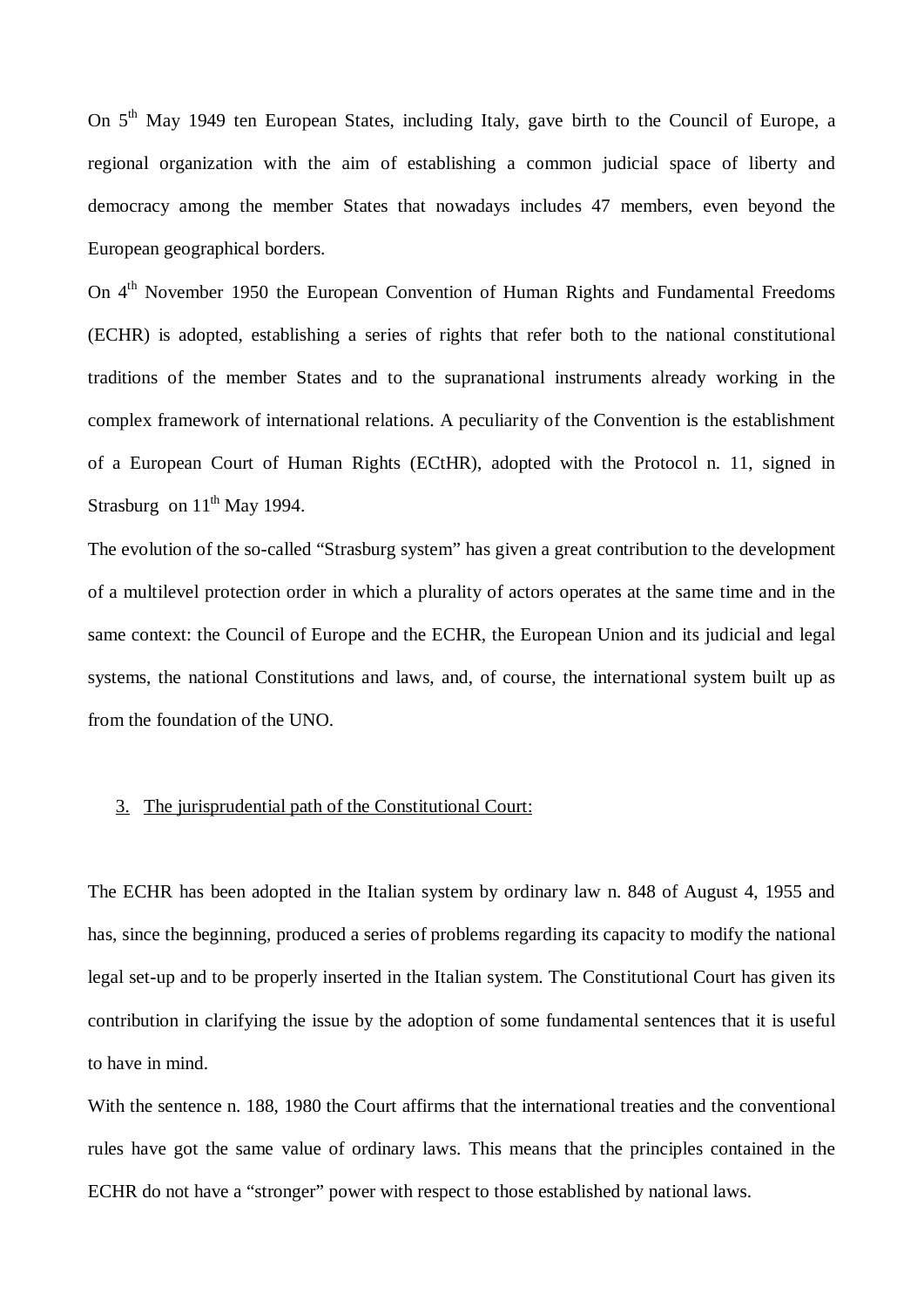The Court excludes the effectiveness for the ECHR of article n. 10 and n. 11 of the Italian Constitution, because the first is exclusively referred to the consuetudinary law and the second to the European Union law.

Another important decision by which the Court assumes a different position – that will not be confirmed in the future anymore – is the n. 10, 1993; for the first and last time the Court admits the possibility for the ECHR to resist to following internal laws that have conflicting content and same rank (in the sources' hierarchy). The ECHR would have an "atypical capacity", due to the peculiar content of its predispositions.

The strong position adopted with the former ruling is mitigated by the n. 388, 1999, by which the Court recognizes the complex network of relations between the principles established in the ECHR ant those of the Italian Constitution. The two texts would integrate the level of rights' protection and a great role would be recognized to the interpretation operated by the national judge.

Finally, at the end of the nineties, it seems more and more difficult to affirm that the ECHR can be considered at the same level of the internal rules, due to the universal vocation of its principles and to the particular attention reserved to the topic of the protection of human rights.

#### 4. The orientation of the Italian law-maker:

The contribution of the internal law-maker is important to understand the role that the ECHR has assumed in the national context.

With the constitutional law n. 3 of October 18, 2001, article n. 117 of the Constitution is deeply modified, by the imposition for the State and the Regions of respecting the obligations deriving from the EU and the international systems. The new text of the law sets-up a mechanism of prevalence of the conventional rules over the internal ones, in case of contrast with the formers. A national law in contrast with an international convention would hence be unconstitutional.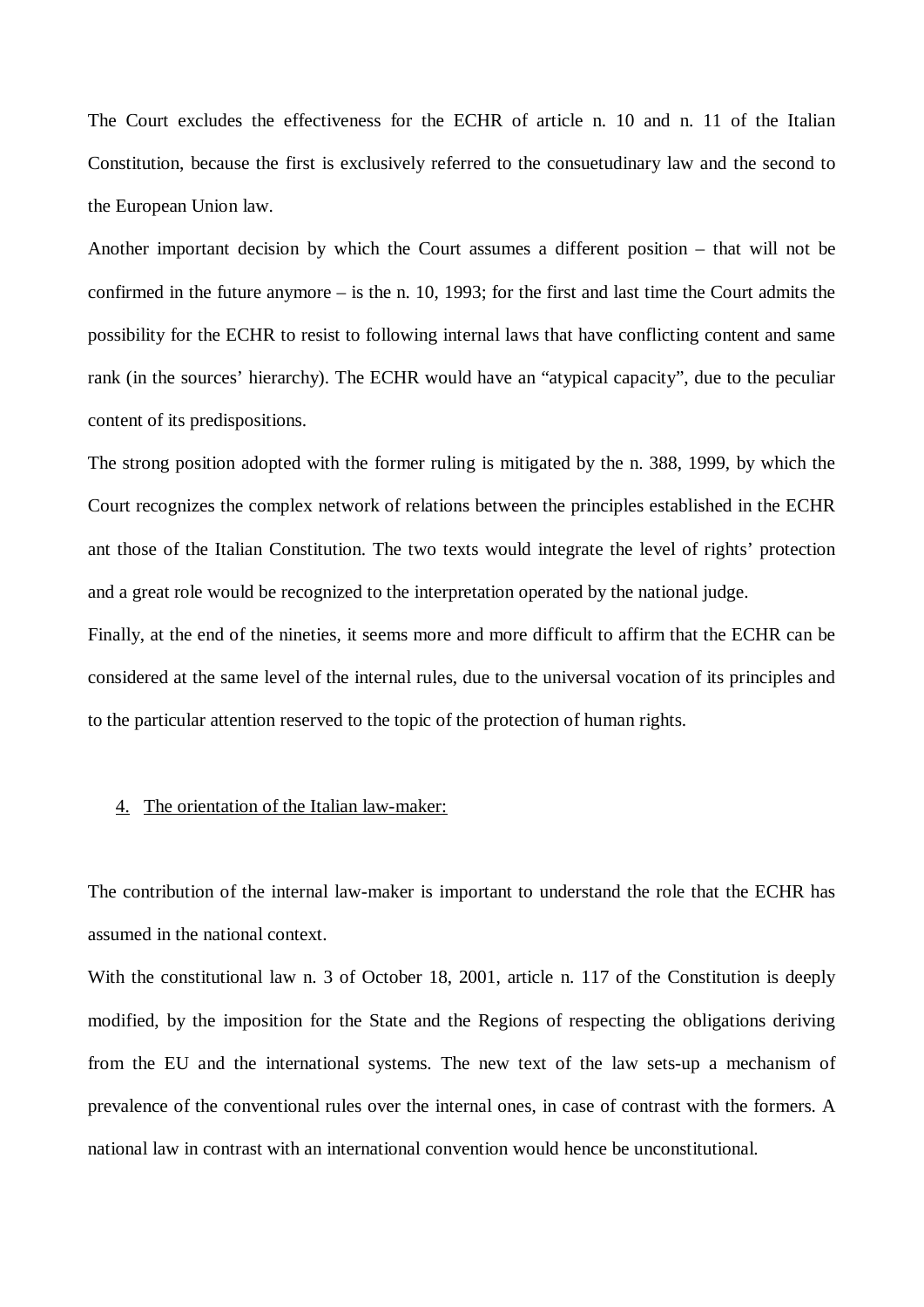The ordinary law n. 89 of March 24, 2001 (Law "Pinto"), instead, highlights the growing importance of Strasburg jurisprudence; it obliges the national judge to adopt the criteria established by the ECHR with regard to the calculation of the duration of the processes, after that it incurs the right to be refunded.

Last, but not least, the ordinary law n. 12 of January 9, 2006 (Law "Azzolini") introduces the competence of the Government to execute the sentences of the ECtHR, making the procedure equal to that already adopted for the Court of Justice of the European union (ECJ). All of these interventions have the goal to demonstrate the growing influence of the ECHR and the Strasburg system in general over the national set-up.

#### **Part II: the new order imposed by the "twins sentences"**

#### 5. The sentence n. 348, 2007 of the Constitutional Court:

The most important watershed with refer to the role of the ECHR in the national system has been set-up by the Constitutional Court with the two "twins sentences", n. 348 and n. 349, 2007. In the first one the impossibility is reasserted to equalize the ECHR principles to the EU law, since even the reform of the fifth part of the Italian Constitution, particularly in the new article n. 117, confirms the distinction between "communitarian system" and "international obligations"; in the

latter case the limitation of sovereignty recognized to the former cannot be granted.

The Court hence excludes the possibility for the national judge "not to apply" the rules conflicting with the ECHR, while this right has been recognized for EU law since the 80s.

The most relevant news introduced by the sentence is the statement that new article n. 117 of the Constitution, when establishing the duty to respect the international obligations, becomes concretely operative only through the integration of a parameter, whose the ECHR is an example.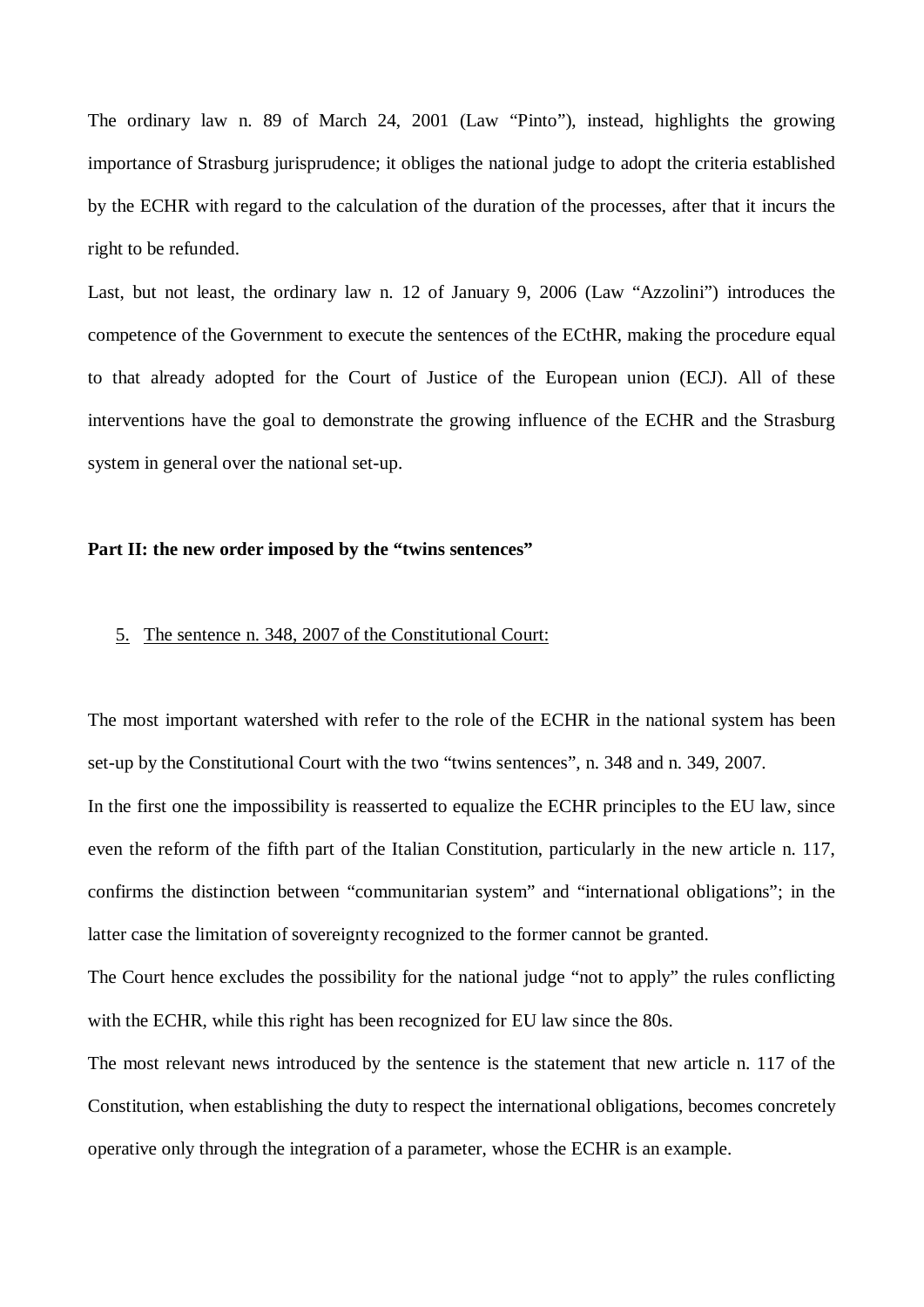This means that a rule conflicting with the ECHR would indirectly be in violation of article n. 117: a new level in the sources' hierarchy is established: over the ordinary law, but inferior with regard to the Constitutional provisions.

The Court highlights also the role played by the ECtHR, that is charged to interpret the provisions of the ECHR; the principle of supremacy of the constitutional audit is reaffirmed, since it is up to the Constitutional Court to declare the possible incompatibility of the norm to integrate the parameter and hence to decide if deleting it from the system.

#### 6. The sentence n. 349, 2007 of the Constitutional Court:

In the second of the twins sentences, the Court recognizes the ECHR as being part of the so-called "principles of the EU law", based on the tradition of the national constitutional systems of the EU member States. Nevertheless, the relationship between the ECHR and the national legal systems goes on being disciplined by "one-to-one" relations, since the Council of Europe remains totally extraneous and independent from EU system.

The Court reaffirms in part what already stated in the former ruling, especially focusing on the new level of hierarchy established by the new configuration of the article n. 117, that substantially gives the ECHR provisions an "intermediate" status half-way between the Constitutional rank and the ordinary laws. An innovative element is the configuration of what can be called a "new counterlimits theory", following the lucky definition created for the counter-limits in EU law.

It would consist in the fact that the Constitutional Court reserves the right to declare the unconstitutionality of the integration parameter in case of conflict between the Constitution and ECHR norms.

This faculty had already been declared in relation to EU law, but in this case it would be strengthened, since the constitutional control would concern not only inviolable rights and fundamental principles – as for EU law – but all conventional text.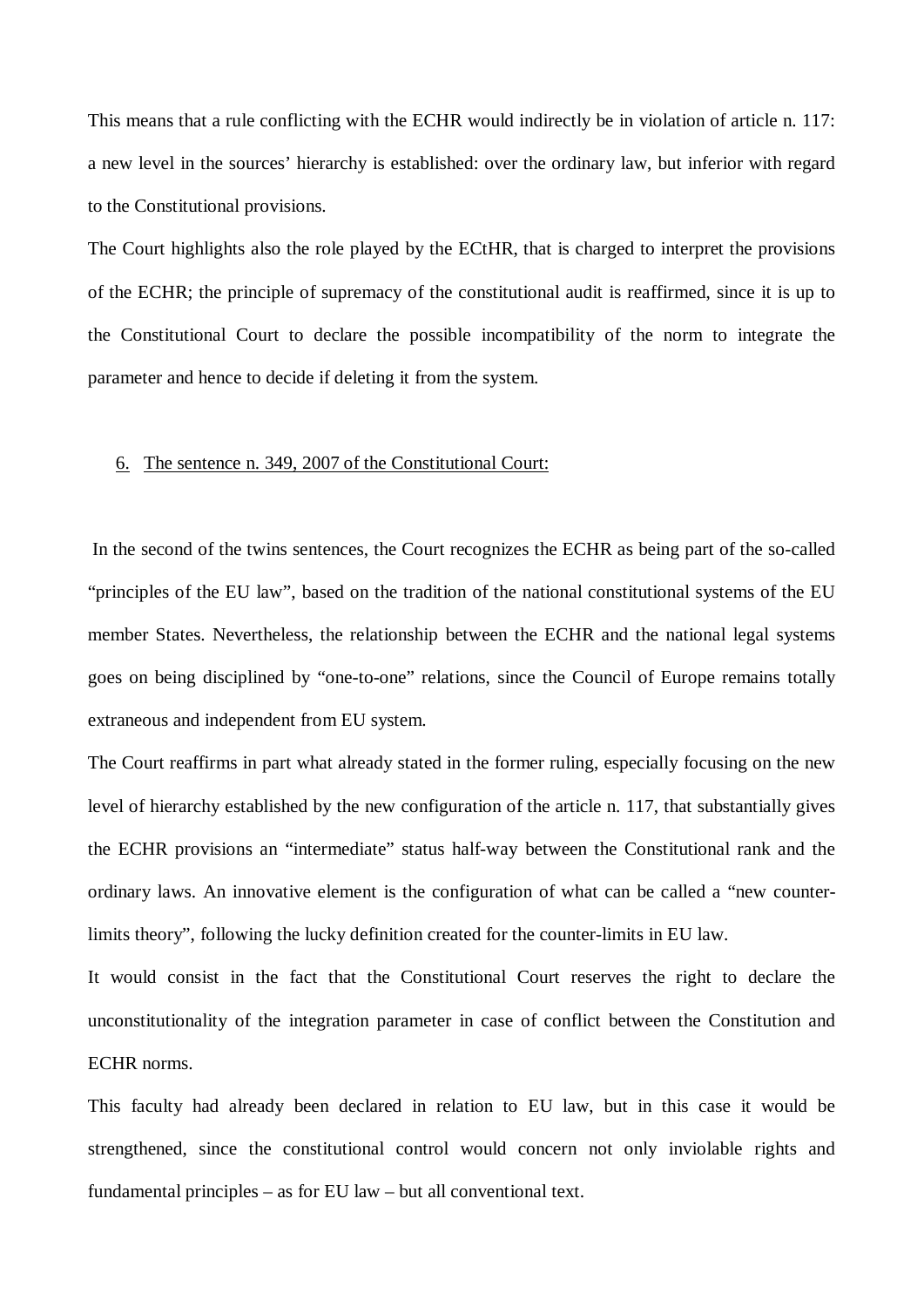The national judge would have the duty to ask the Court to resolve probable conflicts, bearing in mind that the rules established by the ECHR must be applied in the framework of overall protection built by the provisions of both the two texts (Constitution and ECHR itself).

Last but not least, the Court highlights the political responsibility in signing the Convention, meaning that eventual contrasts with the internal system should be previously taken into account by Governments – for example by affixing reservations when signing.

### **Part III: the ECHR after the Lisbon Treaty and the consequences for Italy**

### 7. The relations between the European Union and the ECHR:

The entry into force of the Lisbon Treaty, on  $1<sup>st</sup>$  December 2009, established a new role for the ECHR, since article n. 6 of new Treaty on the European Union provides it with the qualification of "general principles of the EU", making it part of EU law. Moreover, the treaty affirms that the EU "shall accede" the ECHR, establishing the normative basis for a process that is not concluded yet. At the moment, hence, the EU in neither yet part of the ECHR nor of the Council of Europe, even if the adhesion procedure is on the right way.

The qualification provided to the ECHR of "general principles" of EU law poses a series of problems, since it certifies the belonging of the Convention to EU law, but does not allow it to be put at the same rank of derived law (regulations, directives and so on…) nor of the treaties, even if nobody would say that the "general principles" could be denied by any kind of national or supranational norm!

At the same time, article n. 6 gives the Nice Charter (Charter of Fundamental Rights of the EU, singed on  $7<sup>th</sup>$  December 2007 in Nice) the same value of the treaties, creating an ulterior level of protection and complicating the framework. Actually, in case of overlapping, the Nice Charter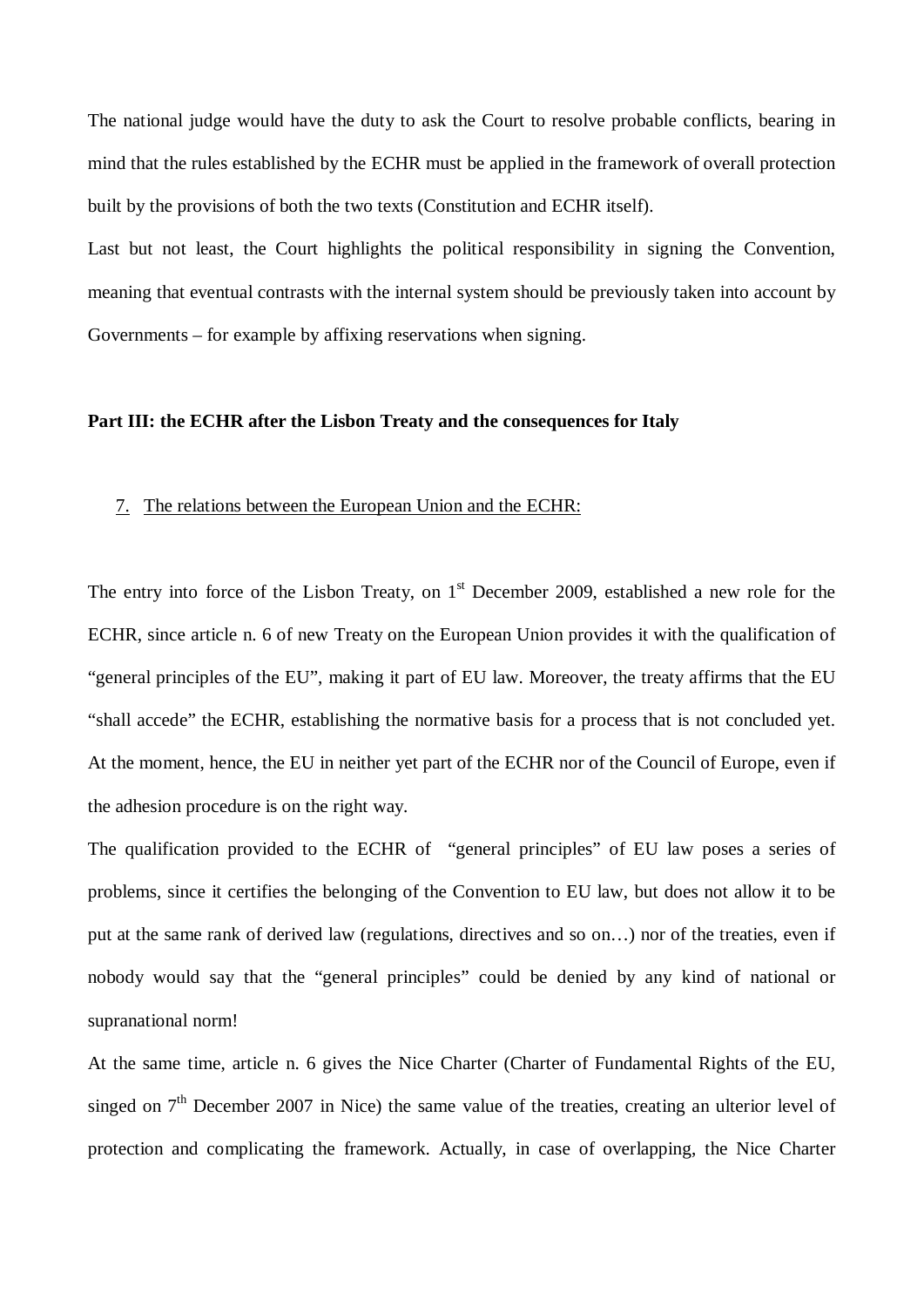would guarantee the strongest level of protection, even if most of times the two texts contain more or less the same provisions.

The Treaty of Lisbon seems to have partially changed the conditions imposed by the Court with the "twins sentences" and the administrative law seems to be the first to have caught this change.

# 8. Contrasts between the Constitutional Court and the Administrative Judges: confirmations and denials of the same principle.

The Constitutional Court seems to deny the new order created by the entry into force of the Lisbon Treaty and, in a series of sentences, reconfirms the set-up of the twins sentences.

In the sentence n. 249, 2009 the Court insists on the role of "interpreter" that the ordinary judge should apply in relation to the possible contrast between conventional and constitutional principles, highlighting the duty to find a compromise; otherwise it would be up to the Court itself to intervene. In the sentence n. 311, 2009 the Court states once again the impossibility for the judge to directly apply ECHR provisions, focusing on the difference between the latter and the self-executing communitarian rules (e.g. regulations), that does not need any kind of approval or internal adaptation instruments.

Ruling n. 317, 2009 provides an interesting interpretation, already mentioned in the twins sentences, consisting in the "maximum expansion of guarantees": in case a stronger level of protection is provided by the ECHR, the constitutional reference should be considered as "integrated" and not violated or overtaken.

The same year of the entry into force of the Lisbon Treaty, in 2009, the Constitutional Court does not hence seem to recognize a new role to the ECHR, what is done by the Administrative Judge the following year.

With the sentence n. 1220 of May 2, 2010, the Council of State affirms that ECHR provisions are directly applicable in the Italian system, following the entry into force of the Lisbon Treaty, that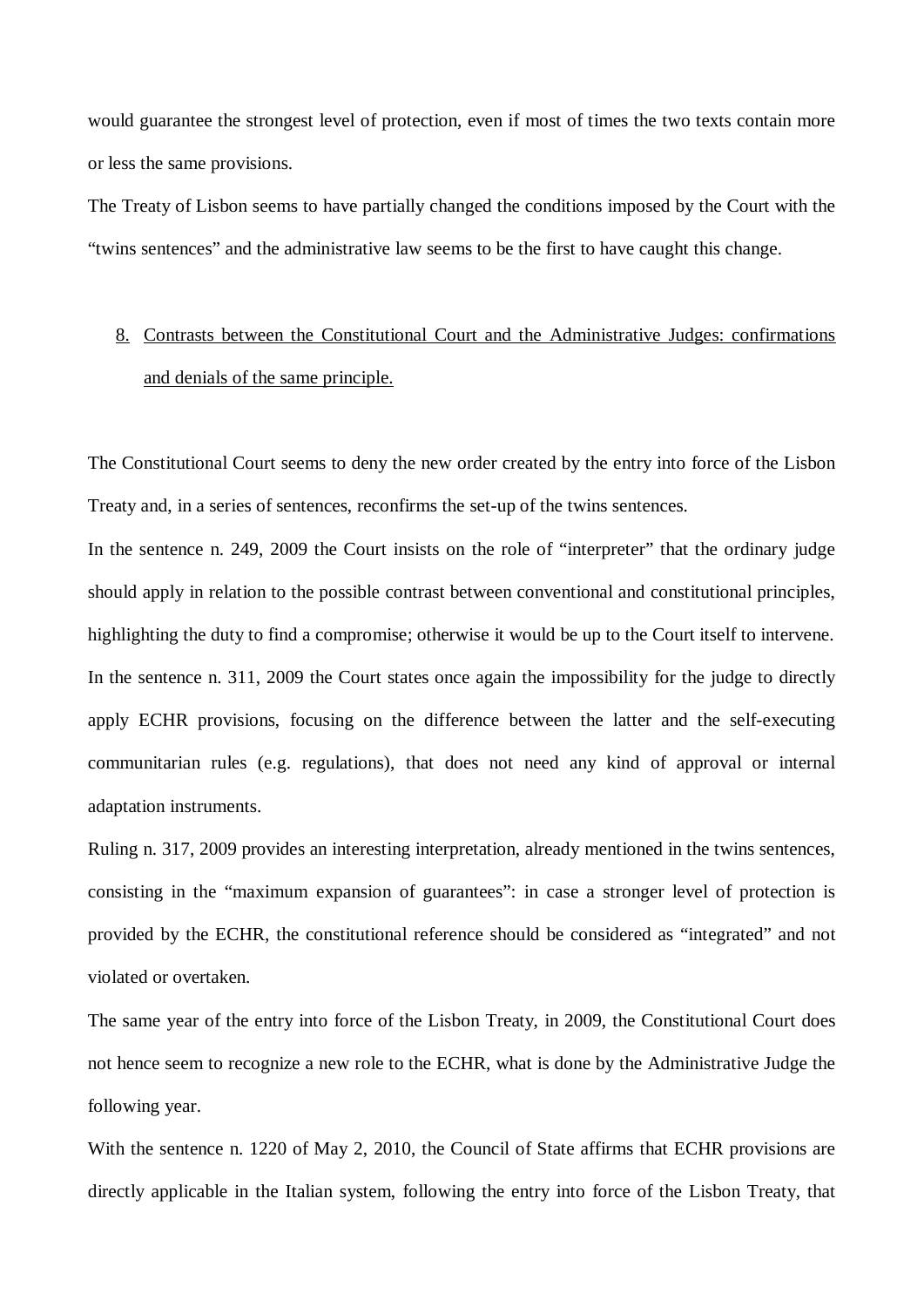would have substantially made them part of the directly applicable EU law. The Council of State does not say anything about the faculty of the internal judge not to apply national norms conflicting with the ECHR, but this would be the obvious consequence if the Convention assumes the same rank of the EU law in the sources' hierarchy.

On 18<sup>th</sup> May 2010, the T.A.R. (Administrative Regional Tribunal) of Lazio confirms the position of the Council of State with its pronounce n. 11984. The Tribunal arrives until denying the former sentences made by the Constitutional Court in 2007, affirming that the Lisbon Treaty has imposed a new set-up impossible to ignore.

Most of doctrine retains the position of the Administrative Judge too audacious and that not so much would have changed since the new European treaty was adopted.

# 9. The redressing operated by the Constitutional Court in the most recent jurisprudence, between confirmations and news:

The Constitutional Judge intervenes with the ruling n. 80, 2011 stating the validity of its 2007 sentences; the ECHR should be considered as totally external to the framework of the EU, providing a general reference to those universal principles that are in common among the member States but that cannot be put at the same level of the treaties or of any kind of directly applicable law.

The choice made up by the European legislator to differentiate the two levels of protection (ECHR and Nice Charter) is to search in the fact that not all member States have ratified the latter and in the will not to "frozen" a delicate thematic such as that of protection of fundamental rights only in a rigid instrument like a treaty.

By the sentence n. 113, 2011 the Court admits the possibility for an ECHR norm (article n. 46) to prevail on an internal law (article n. 630 c.p.p.), paving the way for a possible direct applicability of the Convention in the internal system and hence a new role in the sources' hierarchy.